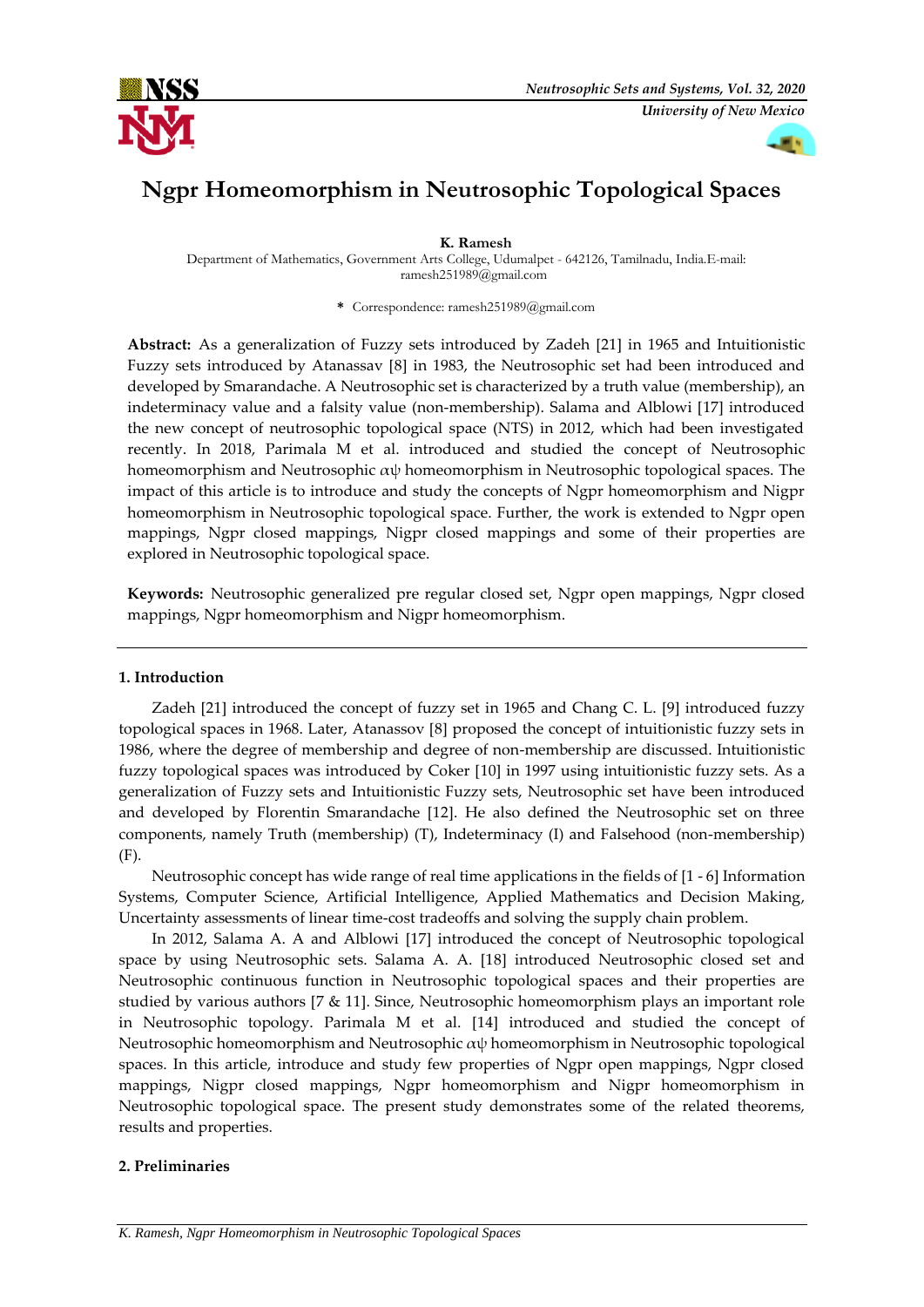*2.1. Definition:* [17] Let X be a non-empty fixed set. A Neutrosophic set (NS for short) A in X is an object having the form  $A = \{ \langle x, \mu_A(x), \sigma_A(x), \nu_A(x) \rangle : x \in X \}$  where the functions  $\mu_A(x), \sigma_A(x)$  and  $\nu_A(x)$ represent the degree of membership, degree of indeterminacy and the degree of non-membership respectively of each element  $x \in X$  to the set A.

*2.2 Remark:* [17] A Neutrosophic set  $A = \{(x, \mu_A(x), \sigma_A(x), \nu_A(x)) : x \in X\}$  can be identified to an ordered triple A =  $(x, \mu_A(x), \sigma_A(x), \nu_A(x))$  in non-standard unit interval ]<sup>-</sup>0, 1<sup>+</sup>[ on X.

2.3 Remark: [17] For the sake of simplicity, we shall use the symbol A =  $\langle x, \mu_A, \sigma_A, \nu_A \rangle$  for the neutrosophic set A = { $(x, \mu_A(x), \sigma_A(x), \nu_A(x))$ :  $x \in X$  }.

*2.4 Example:* [17] Every IFS A is a non-empty set in X is obviously on NS having the form A = { $(x, \mu A(x), 1 - (\mu A(x) + \nu A(x)), \nu A(x))$ :  $x \in X$ }. Since our main purpose is to construct the tools for developing Neutrosophic set and Neutrosophic topology, we must introduce the NS  $0<sub>N</sub>$  and  $1<sub>N</sub>$  in X as follows:

 $0<sub>N</sub>$  may be defined as:  $(0<sub>1</sub>)$   $0<sub>N</sub>$  = { $(x, 0, 0, 1)$ :  $x \in X$ }  $(0_2)$   $0_N = \{(x, 0, 1, 1): x \in X\}$  $(0<sub>3</sub>)$   $0<sub>N</sub> = \{(x, 0, 1, 0): x \in X\}$  $(0_4)$   $0_N = \{(x, 0, 0, 0): x \in X\}$ 1<sub>N</sub> may be defined as:  $(1_1) 1_N = \{(x, 1, 0, 0): x \in X\}$  $(1_2) 1_N = \{(x, 1, 0, 1): x \in X\}$  $(1_3) 1_N = \{(x, 1, 1, 0): x \in X\}$ (14)  $1_N = \{(x, 1, 1, 1): x \in X\}$ 

*2.5 Definition:* [17] Let  $A = \{ \mu_A, \sigma_A, \nu_A \}$  be a NS on X, then the complement of the set A [C(A) for short] may be defined as three kind of complements:

(C<sub>1</sub>)  $C(A) = \{(x, 1-\mu A(x), 1-\sigma A(x), 1-\nu A(x)) : x \in X \}$ (C<sub>2</sub>) C(A) = { $(x, ν_A(x), σ_A(x), μ_A(x))$ :  $x ∈ X$ } (C<sub>3</sub>)  $C(A) = \{(x, v_A(x), 1-\sigma_A(x), \mu_A(x)) : x \in X\}$ 

**2.6 Definition:** [17] Let X be a non-empty set and Neutrosophic sets A and B in the form  $A = \{ \langle x, \rangle \}$  $\mu(A(x), \sigma_A(x), \nu_A(x))$ :  $x \in X$ } and  $B = \{(x, \mu_B(x), \sigma_B(x), \nu_B(x))$ :  $x \in X\}$ . Then we may consider two possible definitions for subsets  $(A \subseteq B)$ .

(1)  $A \subseteq B \Leftrightarrow \mu_A(x) \leq \mu_B(x)$ ,  $\sigma_A(x) \leq \sigma_B(x)$  and  $\mu_A(x) \geq \mu_B(x)$   $\forall x \in X$ (2)  $A \subseteq B \Leftrightarrow \mu_A(x) \leq \mu_B(x)$ ,  $\sigma_A(x) \geq \sigma_B(x)$  and  $\mu_A(x) \geq \mu_B(x)$   $\forall x \in X$ 

*2.7 Proposition:* [17] For any Neutrosophic set A, the following conditions hold:

 $0_N \subseteq A$ ,  $0_N \subseteq 0_N$  $A \subseteq 1_N$ ,  $1_N \subseteq 1_N$ 

*2.8 Definition:* [17] Let X be a non-empty set and A = { $\langle x, \mu_A(x), \sigma_A(x), \nu_A(x) \rangle$ :  $x \in X$ }, B = { $\langle x, \mu_B(x), \sigma_A(x), \nu_A(x) \rangle$  $\sigma$ B(x), νB(x)):  $x \in X$  are NSs. Then A∩B may be defined as:

(I<sub>1</sub>)  $A \cap B = \langle x, \mu_A(x) \wedge \mu_B(x), \sigma_A(x) \wedge \sigma_B(x) \rangle$  and  $v_A(x) \vee v_B(x)$ 

(I<sub>2</sub>)  $A \cap B = \langle x, \mu_A(x) \wedge \mu_B(x), \sigma_A(x) \vee \sigma_B(x) \rangle$  and  $v_A(x) \vee v_B(x)$ 

A∪B may be defined as:

(U<sub>1</sub>)  $A \cup B = \langle x, \mu_A(x) \vee \mu_B(x), \sigma_A(x) \vee \sigma_B(x) \rangle$  and  $v_A(x) \wedge v_B(x)$ 

(U<sub>2</sub>)  $A ∪ B = \langle x, μ_A(x) ∨ μ_B(x), σ_A(x) ∧ σ_B(x)$  and  $ν_A(x) ∧ ν_B(x)$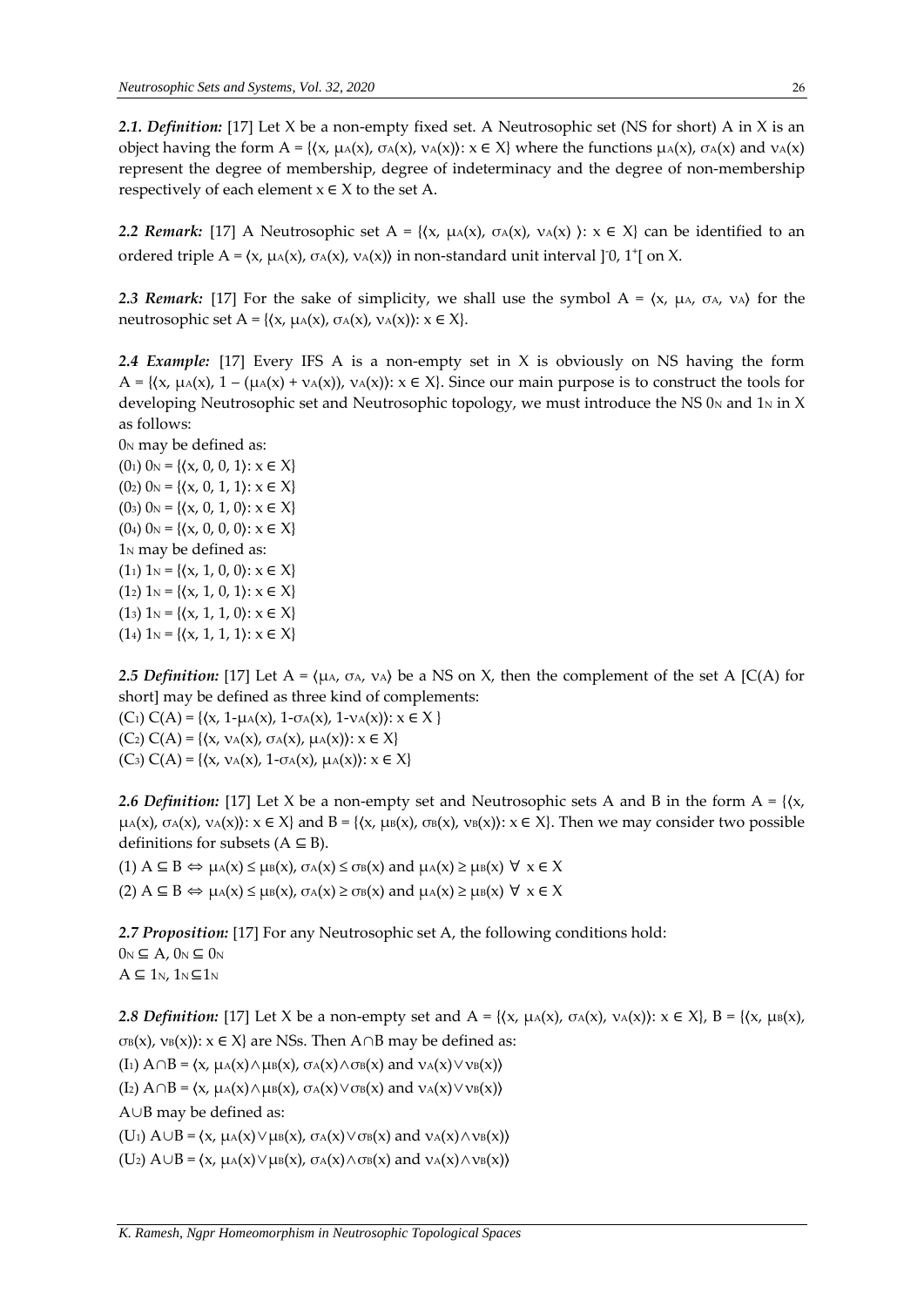*2.9 Definition:* [17] A Neutrosophic topology [NT for short] is a non-empty set X is a family τ of Neutrosophic subsets in X satisfying the following axioms:

- (NT<sub>1</sub>)  $0<sub>N</sub>$ , 1<sub>N</sub>  $\in$  τ<sub>*i*</sub>
- (NT<sub>2</sub>)  $G_1 ∩ G_2 ∈ τ$  for any  $G_1$ ,  $G_2 ∈ τ$ ,

(NT<sub>3</sub>) ∪ $G_i$  ∈ τ for every { $G_i$  :  $i \in J$ } ⊆ τ.

Throughout this paper, the pair  $(X, \tau)$  is called a Neutrosophic topological space (NTS for short). The elements of  $\tau$  are called Neutrosophic open sets [NOS for short]. A complement C(A) of a NOS A in NTS  $(X, \tau)$  is called a Neutrosophic closed set [NCS for short] in X.

*2.10 Definition:* [17] Let  $(X, \tau)$  be NTS and  $A = \{(x, \mu_A(x), \sigma_A(x), \nu_A(x)\}: x \in X\}$  be a NS in X. Then the Neutrosophic closure and Neutrosophic interior of A are defined by

 $NCl(A) = \bigcap \{K : K \text{ is a NCS in } X \text{ and } A \subseteq K\}$ 

 $NInt(A) = ∪ {G : G is a NOS in X and G ⊆ A}$ 

It can be also shown that  $NCI(A)$  is NCS and  $NInt(A)$  is a NOS in X.

- a) A is NOS if and only if  $A = NInt(A)$ ,
- b) A is NCS if and only if  $A = NCl(A)$ .

*2.11 Definition:* [13] A NS A = { $(x, μ_A(x), σ_A(x), ν_A(x))$ :  $x \in X$ } in a NTS  $(X, τ)$  is said to be

- (i) Neutrosophic regular closed set (NRCS for short) if  $A = NCl(NInt(A)),$
- (ii) Neutrosophic regular open set (NROS for short) if  $A = NInt(NCl(A)),$
- (iii) Neutrosophic pre closed set (NPCS for short) if  $NCI(NInt(A)) \subseteq A$ ,
- (iv) Neutrosophic pre open set (NPOS for short) if  $A \subseteq NInt(NCl(A)),$
- (v) Neutrosophic  $\alpha$  closed set (NSCS for short) if NCl(NInt(NCl(A)))  $\subseteq$  A,
- (vi) Neutrosophic  $\alpha$  open set (NSOS for short) if  $A \subseteq NInt(NCl(NInt(A))).$

*2.12 Definition:* [19] Let  $(X, \tau)$  be NTS and  $A = \{(x, \mu_A(x), \sigma_A(x), \nu_A(x)) : x \in X\}$  be a NS in X. Then the Neutrosophic pre closure and Neutrosophic pre interior of A are defined by

 $NPCI(A) = \bigcap \{K : K \text{ is a } NPCS \text{ in } X \text{ and } A \subseteq K\},\$  $NPht(A) = \cup \{G : G \text{ is a NPOS in } X \text{ and } G \subseteq A\}.$ 

*2.13 Definition:* [15] A NS A = { $(x, \mu_A(x), \sigma_A(x), \nu_A(x))$ :  $x \in X$ } in a NTS  $(X, \tau)$  is said to be a Neutrosophic generalized closed set (NGCS for short) if NCl(A) ⊆ U whenever A ⊆ U and U is a NOS in  $(X, τ)$ . A NS A of a NTS  $(X, τ)$  is called a Neutrosophic generalized open set (NGOS for short) if  $C(A)$  is a NGCS in  $(X, τ)$ .

*2.14 Definition:* [20] A NS A = { $(x, μ)(x), σ(x)(x), ν(x))$ :  $x \in X$ } in a NTS  $(X, τ)$  is said to be a Neutrosophic generalized pre closed set (NGPCS for short) if NPCl(A) ⊆ U whenever A ⊆ U and U is a NOS in  $(X, τ)$ . A NS A of a NTS  $(X, τ)$  is called a Neutrosophic generalized pre open set (NGPOS for short) if C(A) is a NGPCS in (X, τ).

*2.15 Definition:* [13] A NS A = { $(x, μA(x), σA(x), νA(x))$ :  $x \in X$ } in a NTS  $(X, τ)$  is said to be a Neutrosophic generalized pre regular closed set (NGPRCS for short) if  $NPCI(A) \subseteq U$  whenever A  $\subseteq$ U and U is a NROS in  $(X, τ)$ . The family of all NGPRCSs of a NTS $(X, τ)$  is denoted by NGPRC $(X)$ . A NS A of a NTS  $(X, \tau)$  is called a Neutrosophic generalized pre regular open set (NGPROS for short) if C(A) is a NGPRCS in (X, τ).

Every NRCS, NCS, NWCS, NαCS, NGCS, NPCS, NαGCS, NGPCS, NRαGCS, NRGCS is an NGPRCS but the converses are not true in general.

**2.16** *Definition:* [13] A Neutrosophic topological space  $(X, \tau)$  is called a Neutrosophic pre regular  $T_{1/2}$ (NPRT<sub>1/2</sub> for short) space if every NGPRCS in  $(X, \tau)$  is NPCS in  $(X, \tau)$ .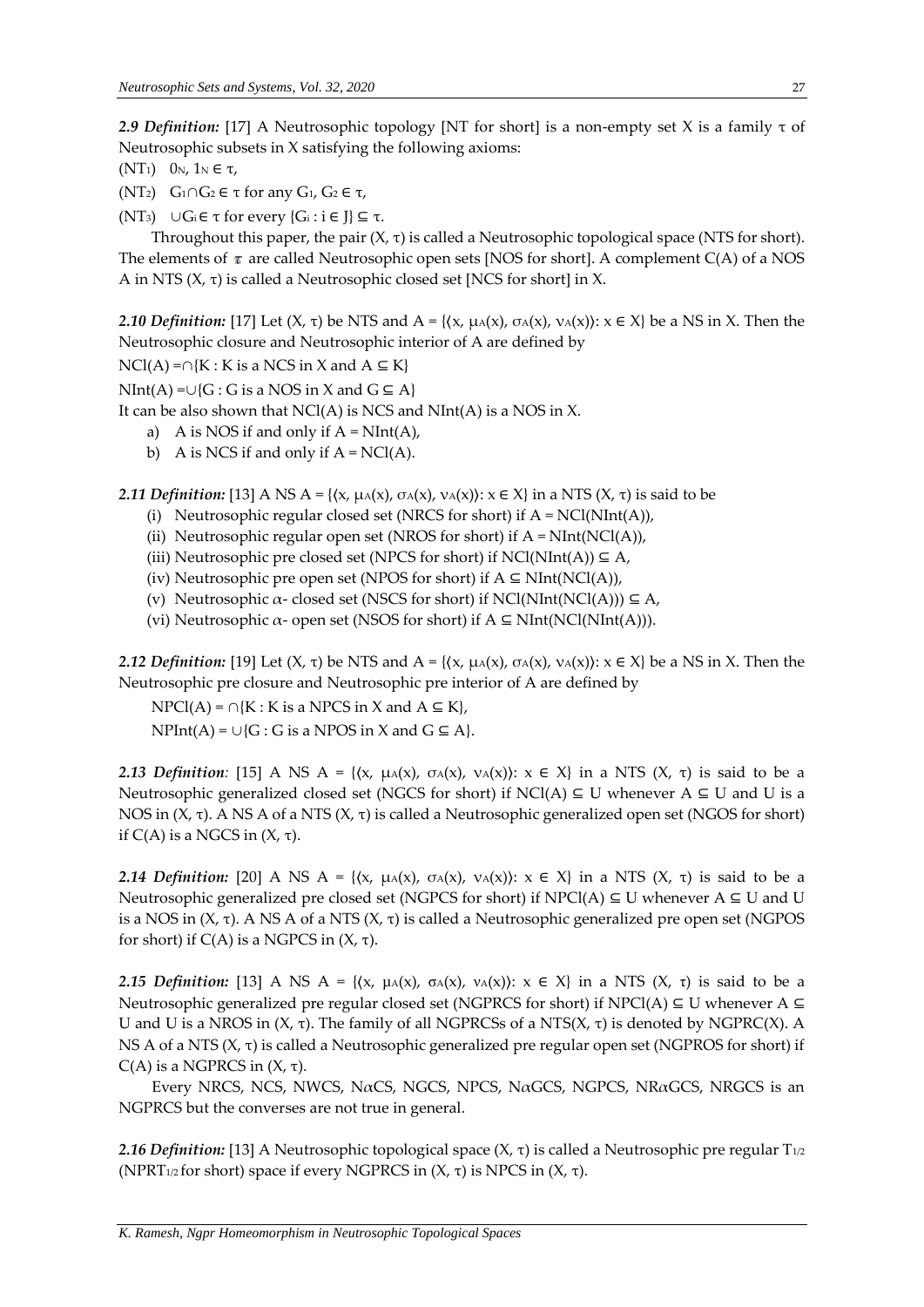*2.17 Definition:* [13] A Neutrosophic topological space (X, τ) is called a Neutrosophic pre regular T\* 1/2 (NPRT\* 1/2 for short) space if every NGPRCS in (X, τ) is NCS in (X, τ).

*2.18 Definition:* [16] Let (X, τ) and (Y, σ) be two NTSs. A mapping f: (X, τ)  $\rightarrow$  (Y, σ) is called Ngpr continuous (resp. NG continuous, NGP continuous) mapping if f-1 (B) is NGPRCS (resp. NGCS, NGPCS) in  $(X, τ)$  for every NCS B of  $(Y, σ)$ .

Every Neutrosophic continuous, NG continuous, NGP continuous is a Ngpr continuous mapping but the converses are not true in general.

*2.19 Definition:* [16] Let  $(X, \tau)$  and  $(Y, \sigma)$  be two NTSs. A mapping f:  $(X, \tau) \rightarrow (Y, \sigma)$  is called Ngpr irresolute mapping if f<sup>1</sup>(A) is NGPRCS in (X, τ) for every NGPRCS A of (Y, σ).

*2.20 Definition:* [14] Let (X, τ) and (Y, σ) be two NTSs. A mapping f: (X, τ)  $\rightarrow$  (Y, σ) is called Neutrosophic closed mapping (resp. Neutrosophic open mapping) (NCM (resp. NOM) for short) if the image of every Neutrosophic closed set (resp. Neutrosophic open set) in (X, τ) is a Neutrosophic closed set (resp. Neutrosophic open set) in (Y, σ).

*2.21 Definition:* [14] Let (X, τ) and (Y, σ) be two NTSs. A bijection f: (X, τ)  $\rightarrow$  (Y, σ) is called a Neutrosophic homeomorphism if f and f<sup>-1</sup> are Neutrosophic continuous mapping.

#### **3. Ngpr open mappings and Ngpr closed mappings**

 In this section introduce Ngpr open mapping, Ngpr closed mapping and Nigpr closed mapping in the Neutrosophic topological space and study some of their properties. Also established the relation between the newly introduced mappings and already existing mappings.

**3.1 Definition:** Let  $(X, \tau)$  and  $(Y, \sigma)$  be two NTSs. A mapping f:  $(X, \tau) \rightarrow (Y, \sigma)$  is called

(i) Neutrosophic generalized open mapping (NGOM for short) if  $f(A)$  is NGOS in  $(Y, \sigma)$  for every NOS A of  $(X, \tau)$ .

(ii) Neutrosophic  $\alpha$  open mapping (N $\alpha$ OM for short) if f(A) is N $\alpha$ OS in (Y,  $\sigma$ ) for every NOS A of  $(X, \tau)$ .

(iii) Neutrosophic pre-open mapping (NPOM for short) if  $f(A)$  is NPOS in  $(Y, \sigma)$  for every NOS A of (X, τ).

(iv) Neutrosophic generalized pre-open mapping (NGPOM for short) if  $f(A)$  is NGPOS in  $(Y, \sigma)$ for every NOS A of (X, τ).

*3.2 Definition*: Let (X, τ) and (Y, σ) be two NTSs. A mapping f: (X, τ)  $\rightarrow$  (Y, σ) is called Ngpr open mapping (NGPROM for short) if  $f(A)$  is NGPROS in  $(Y, σ)$  for every NOS A of  $(X, τ)$ .

*3.3 Definition***:** Let (X, τ) and (Y, σ) be two NTSs. A mapping f: (X, τ)  $\rightarrow$  (Y, σ) is called

(i) Neutrosophic generalized closed mapping (NGCM for short) if  $f(A)$  is NGCS in  $(Y, \sigma)$  for every NCS A of  $(X, τ)$ .

(ii) Neutrosophic  $\alpha$  closed mapping (N $\alpha$ CM for short) if f(A) is N $\alpha$ CS in (Y,  $\sigma$ ) for every NCS A of  $(X, τ)$ .

(iii) Neutrosophic pre-closed mapping (NPCM for short) if  $f(A)$  is NPCS in  $(Y, \sigma)$  for every NCS A of  $(X, τ)$ .

(iv) Neutrosophic generalized pre-closed mapping (NGPCM for short) if f(A) is NGPCS in (Y, σ) for every NCS A of  $(X, τ)$ .

*3.4 Definition*: Let (*X*, τ) and (*Y*, σ) be two NTSs. A mapping f: (*X*, τ) → (*Y*, σ) is called Ngpr closed mapping (NGPRCM for short) if  $f(A)$  is NGPRCS in  $(Y, σ)$  for every NCS A of  $(X, τ)$ .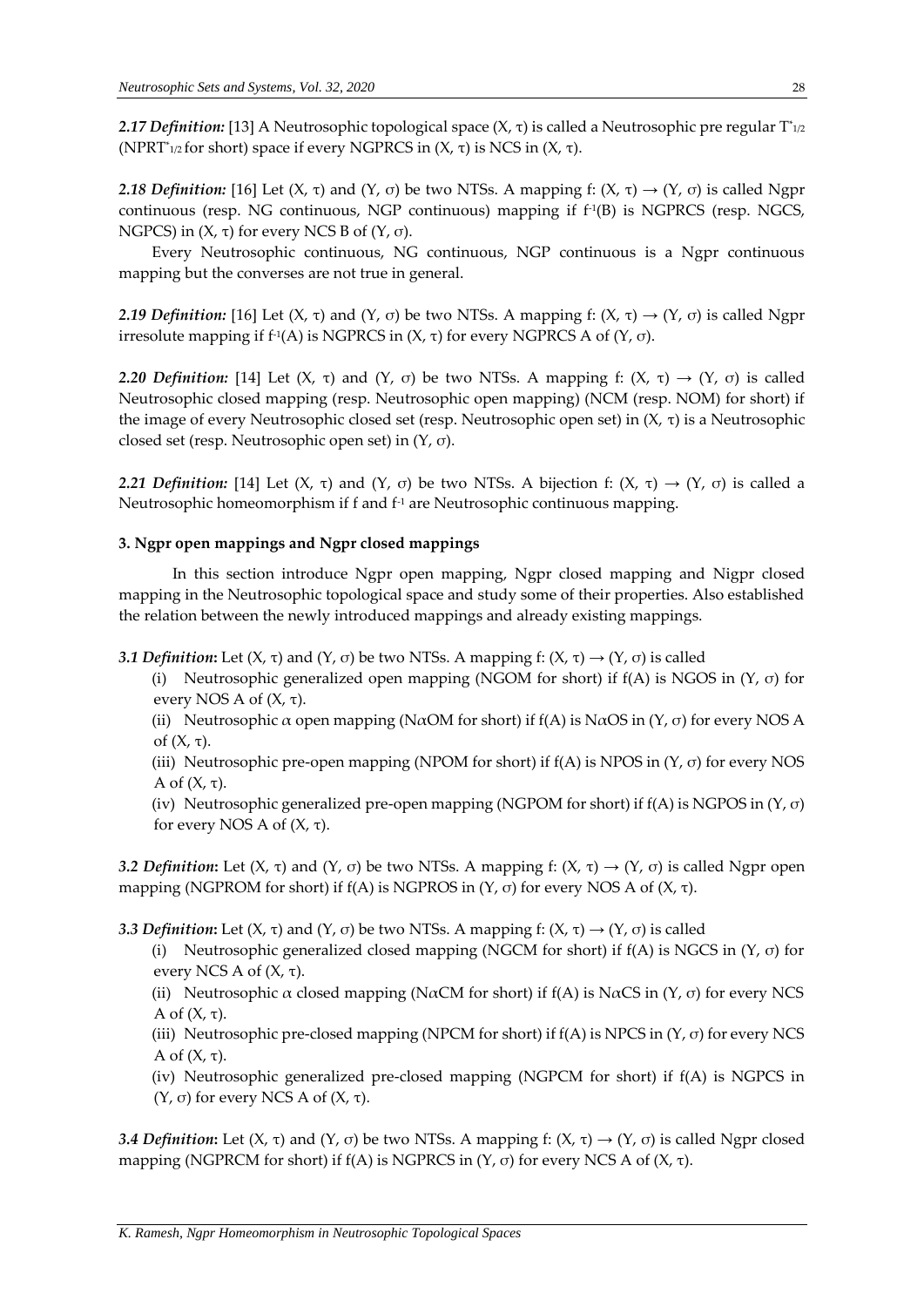*3.5 Example*: Let X= {a, b} and Y = {u, v}. Then  $\tau$  = {0<sub>N</sub>, U, 1<sub>N</sub>} and  $\sigma$  = {0<sub>N</sub>, V<sub>1</sub>, V<sub>2</sub>, 1<sub>N</sub>} are Neutrosophic topologies on X and Y respectively, where U =  $(x, (0.4, 0.4, 0.5), (0.6, 0.3, 0.4))$  and V<sub>1</sub> =  $(y, (0.7, 0.5, 0.4))$ 0.3), (0.8, 0.4, 0.2)) and V<sub>2</sub> =  $(y, (0.6, 0.4, 0.4), (0.7, 0.3, 0.3))$ . Define a mapping f:  $(X, \tau) \rightarrow (Y, \sigma)$  by f(a) = u and  $f(b) = v$ . Here the Neutrosophic set  $U<sup>c</sup> = \langle x, (0.5, 0.6, 0.4), (0.4, 0.7, 0.6) \rangle$  is a Neutrosophic closed set in X. Then  $f(U<sup>c</sup>) = (y, (0.5, 0.6, 0.4), (0.4, 0.7, 0.6))$  is a NGPRCS in  $(Y, \sigma)$  as  $f(U<sup>c</sup>) \subseteq 1_N$  implies  $Npel(f(U<sup>c</sup>))$  = f(U<sup>c</sup>)  $\subseteq$  1<sub>N</sub> where 1N is a NROS in Y. Therefore f is a Ngpr closed mapping.

*3.6 Proposition***:** Every Neutrosophic closed mapping is Ngpr closed mapping but not conversely in general.

*Proof*: Let f:  $(X, \tau) \rightarrow (Y, \sigma)$  be a Neutrosophic closed mapping. Let A be a NCS in X. Then f(A) is a NCS in Y. Since every NCS is a NGPRCS in Y, f(A) is a NGPRCS in Y. Hence f is a Ngpr closed mapping.

*3.7 Example*: Let X= {a, b} and Y = {u, v}. Then  $\tau$  = {0<sub>N</sub>, U, 1<sub>N</sub>} and  $\sigma$  = {0<sub>N</sub>, V<sub>1</sub>, V<sub>2</sub>, 1<sub>N</sub>} are Neutrosophic topologies on X and Y respectively, where U =  $(x, (0.4, 0.4, 0.5), (0.6, 0.3, 0.4))$  and V<sub>1</sub> =  $(y, (0.7, 0.5, 0.4))$ 0.3), (0.8, 0.4, 0.2)) and V<sub>2</sub> =  $(y, (0.6, 0.4, 0.4), (0.7, 0.3, 0.3))$ . Define a mapping f:  $(X, \tau) \rightarrow (Y, \sigma)$  by f(a) = u and  $f(b)$  = v. Here the Neutrosophic set U<sup>c</sup> =  $(x, (0.5, 0.6, 0.4), (0.4, 0.7, 0.6))$  is a NCS in X. Then  $f(U^c)$  $= \langle y, (0.5, 0.6, 0.4), (0.4, 0.7, 0.6) \rangle$  is a NGPRCS in (Y, σ) as f(U<sup>c</sup>) ⊆1<sub>N</sub> implies Npcl(f(U<sup>c</sup>)) = f(U<sup>c</sup>) ⊆ 1<sub>N</sub> where  $1<sub>N</sub>$  is a NROS in Y. Therefore f is a Ngpr closed mapping. But f is not a Neutrosophic closed mapping since U¢ is NCS in X but f(U¢) is not a NCS in Y as Ncl(f (U¢)) =  $1_\mathrm{N}\neq$  f(U¢).

*3.8 Proposition***:** Every Neutrosophic generalized closed mapping is Ngpr closed mapping but not conversely in general.

*Proof*: Let f:  $(X, \tau) \rightarrow (Y, \sigma)$  be a Neutrosophic generalized closed mapping. Let A be a NCS in X. Then  $f(A)$  is a NGCS in Y. Since every NGCS is a NGPRCS in Y,  $f(A)$  is a NGPRCS in Y. Hence f is a Ngpr closed mapping.

*3.9 Example*: Let X= {a, b} and Y = {u, v}. Then  $\tau$  = {0<sub>N</sub>, U, 1<sub>N</sub>} and  $\sigma$  = {0<sub>N</sub>, V, 1<sub>N</sub>} are Neutrosophic topologies on X and Y respectively, where U =  $(x, (0.3, 0.5, 0.4), (0.2, 0.5, 0.3)$  and V =  $(y, (0.6, 0.5, 0.5, 0.4), (0.2, 0.5, 0.4)$ 0.2), (0.4, 0.5, 0.2)). Define a mapping f: (X, τ)  $\rightarrow$  (Y, σ) by f(a) = u and f(b) = v. Here the Neutrosophic set U<sup>c</sup> = (x, (0.4, 0.5, 0.3), (0.3, 0.5, 0.2) ) is a NCS in X. Then f(U<sup>c</sup>) = (y, (0.4, 0.5, 0.3), (0.3, 0.5, 0.2)) is a NGPRCS in  $(Y, \sigma)$  as  $f(U^c) \subseteq 1_N$  implies Npcl $(f(U^c)) = f(U^c) \subseteq 1_N$  where  $1_N$  is a NROS in Y. Therefore f is a Ngpr closed mapping. But f is not a Neutrosophic generalized closed mapping since U<sub>°</sub> is NCS in X but f(U¢) is not a NGCS in Y as f(U¢)  $\subseteq$  V implies Ncl(f(U¢)) = 1N  $\notin$  V.

*3.10 Proposition***:** Every Neutrosophic α closed mapping is Ngpr closed mapping but not conversely in general.

*Proof*: Let f:  $(X, \tau) \rightarrow (Y, \sigma)$  be a Neutrosophic  $\alpha$  closed mapping. Let A be a NCS in X. Then f(A) is a NaCS in Y. Since every NaCS is a NGPRCS in Y,  $f(A)$  is a NGPRCS in Y. Hence f is a Ngpr closed mapping.

*3.11 Example*: Let X= {a, b} and Y = {u, v}. Then  $\tau$  = {0<sub>N</sub>, U, 1<sub>N</sub>} and  $\sigma$  = {0<sub>N</sub>, V, 1<sub>N</sub>} are Neutrosophic topologies on X and Y respectively, where U =  $(x, (0.4, 0.5, 0.4), (0.2, 0.5, 0.3))$  and V =  $(y, (0.7, 0.5, 0.2),$  $(0.3, 0.5, 0.2)$ ). Define a mapping f:  $(X, \tau) \rightarrow (Y, \sigma)$  by  $f(a) = u$  and  $f(b) = v$ . Here the Neutrosophic set U<sup>c</sup>  $= \langle x, (0.4, 0.5, 0.4), (0.3, 0.5, 0.2) \rangle$  is a NCS in X. Then  $f(U<sup>c</sup>) = \langle y, (0.4, 0.5, 0.4), (0.3, 0.5, 0.2) \rangle$  is a NGPRCS in (Y,  $\sigma$ ) as f(U $\circ$ )  $\subseteq$ 1<sub>N</sub> implies Npcl(f(U $\circ$ )) = f(U $\circ$ )  $\subseteq$  1<sub>N</sub> where 1<sub>N</sub> is a NROS in Y. Therefore f is a Ngpr closed mapping. But f is not a Neutrosophic  $\alpha$  closed mapping since U<sup>c</sup> is NCS in X but f(U<sup>c</sup>) is not a NαCS in Y as Ncl(Nint(Ncl(f(Uc)))) =  $1_N \nsubseteq f(Uc)$ .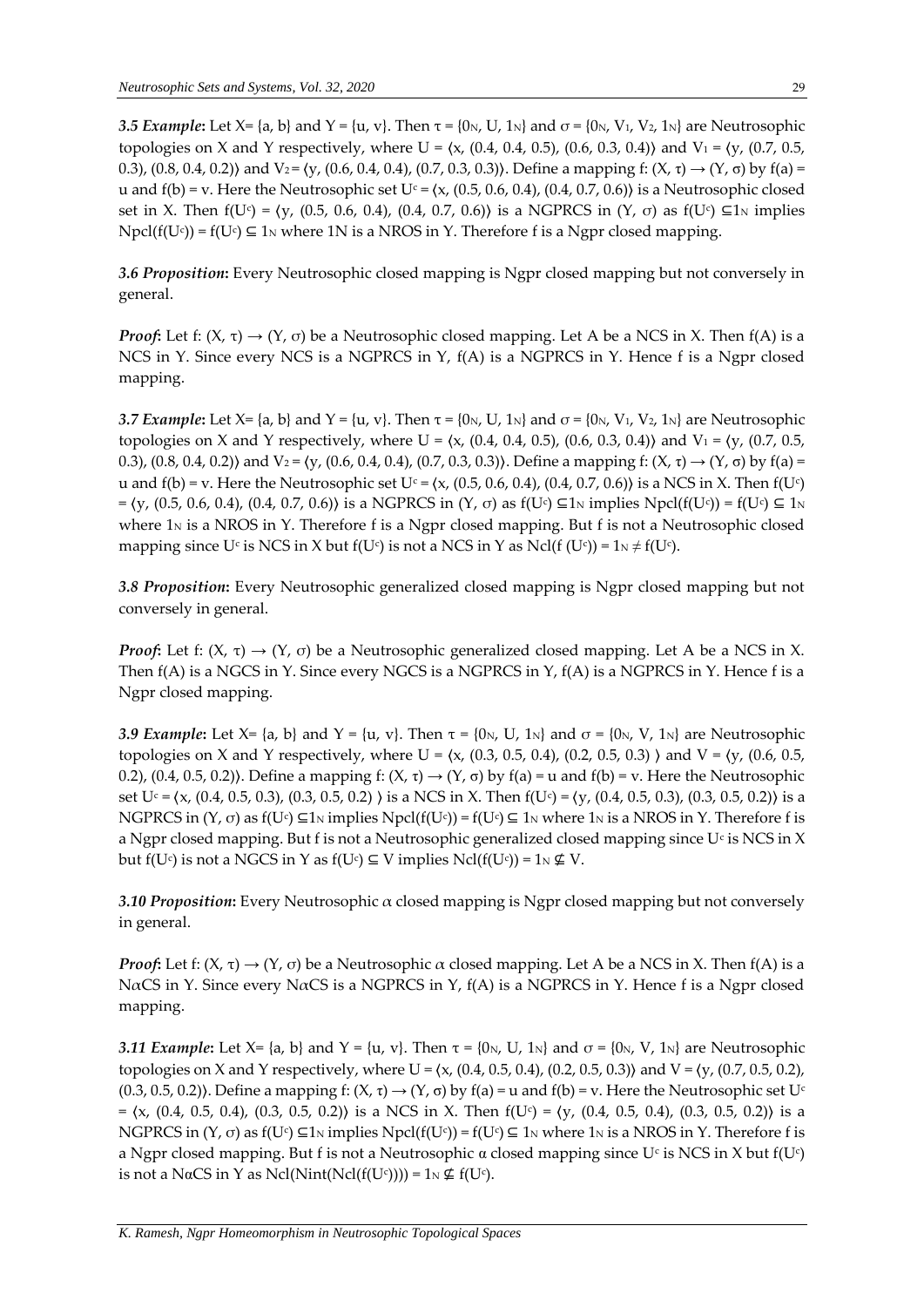*3.12 Proposition***:** Every Neutrosophic pre-closed mapping is Ngpr closed mapping but not conversely in general.

*Proof***:** Let f:  $(X, \tau) \rightarrow (Y, \sigma)$  be a Neutrosophic pre-closed mapping. Let A be a NCS in X. Then  $f(A)$  is a NPCS in Y. Since every NPCS is a NGPRCS in Y,  $f(A)$  is a NGPRCS in Y. Hence f is a Ngpr closed mapping.

*3.13 Example*: Let X= {a, b} and Y = {u, v}. Then  $\tau$  = {0<sub>N</sub>, U, 1<sub>N</sub>} and  $\sigma$  = {0<sub>N</sub>, V, 1<sub>N</sub>} are Neutrosophic topologies on X and Y respectively, where U =  $(x, (0.4, 0.5, 0.6), (0.2, 0.5, 0.3))$  and V =  $(y, (0.3, 0.5, 0.7))$ ,  $(0.3, 0.5, 0.4)$ ). Define a mapping f:  $(X, \tau) \rightarrow (Y, \sigma)$  by  $f(a) = u$  and  $f(b) = v$ . Here the Neutrosophic set U<sup>c</sup>  $= \langle x, (0.6, 0.5, 0.4), (0.3, 0.5, 0.2) \rangle$  is a NCS in X. Then  $f(U<sup>c</sup>) = \langle y, (0.6, 0.5, 0.4), (0.3, 0.5, 0.2) \rangle$  is a NGPRCS in (Υ, σ) as f(U<sup>c</sup>) ⊆1<sub>N</sub> implies Npcl(f(U<sup>c</sup>)) =  $(y, (0.7, 0.5, 0.3), (0.4, 0.5, 0.2)) ⊆ 1_N$  where 1<sub>N</sub> is a NROS in Y. Therefore f is a Ngpr closed mapping. But f is not a Neutrosophic pre-closed mapping since U¢ is NCS in X but f(U¢) is not a NPCS in Y as Ncl(Nint(f(U¢))) = V¢  $\notin$  f(U¢).

*3.14 Proposition***:** Every Neutrosophic generalized pre-closed mapping is Ngpr closed mapping but not conversely in general.

*Proof*: Let f:  $(X, \tau) \rightarrow (Y, \sigma)$  be a Neutrosophic generalized pre-closed mapping. Let A be a NCS in X. Then f(A) is a NGPCS in Y. Since every NGPCS is a NGPRCS in Y, f(A) is a NGPRCS in Y. Hence f is a Ngpr closed mapping.

*3.15 Example*: Let X= {a, b} and Y = {u, v}. Then  $\tau$  = {0<sub>N</sub>, U, 1<sub>N</sub>} and  $\sigma$  = {0<sub>N</sub>, V, 1<sub>N</sub>} are Neutrosophic topologies on X and Y respectively, where U =  $(x, (0.3, 0.8, 0.5), (0.4, 0.7, 0.6))$  and V =  $(y, (0.5, 0.2, 0.3),$  $(0.6, 0.3, 0.4)$ ). Define a mapping f:  $(X, \tau) \rightarrow (Y, \sigma)$  by  $f(a) = u$  and  $f(b) = v$ . Here the Neutrosophic set U<sup>c</sup>  $= \langle x, (0.5, 0.2, 0.3), (0.6, 0.3, 0.4) \rangle$  is a NCS in X. Then  $f(Uc) = \langle y, (0.5, 0.2, 0.3), (0.6, 0.3, 0.4) \rangle$  is a NGPRCS in  $(Y, \sigma)$  as  $f(U^c) \subseteq 1_N$  implies Npcl $(f(U^c)) = 1_N \subseteq 1_N$  where 1 $_N$  is a NROS in Y. Therefore f is a Ngpr closed mapping. But f is not a Neutrosophic generalized pre-closed mapping since  $\mathrm{U}^\mathfrak{c}^-$  is NCS in X but f (U $\in$ ) is not a NGPCS in Y as f(U $\in$ )  $\subseteq$ V implies Npcl(f (U $\in$ )) = 1 $\mathbb N$   $\not\subseteq$  V where V is a NOS in Y.

*3.16 Definition*: Let (X, τ) and (Y, σ) be two NTSs. A mapping f: (X, τ)  $\rightarrow$  (Y, σ) is called Nigpr open mapping (NiGPROM for short) if  $f(A)$  is NGPROS in  $(Y, σ)$  for every NGPROS A of  $(X, τ)$ .

*3.17 Definition*: Let (X, τ) and (Y, σ) be two NTSs. A mapping f: (X, τ)  $\rightarrow$  (Y, σ) is called Nigpr closed mapping (NiGPRCM for short) if  $f(A)$  is NGPRCS in  $(Y, \sigma)$  for every NGPRCS A of  $(X, \tau)$ .

*3.18 Example*: Let X= {a, b} and Y = {u, v}. Then  $\tau$  = {0<sub>N</sub>, U, 1<sub>N</sub>} and  $\sigma$  = {0<sub>N</sub>, V, 1<sub>N</sub>} are Neutrosophic topologies on X and Y respectively, where U =  $(x, (0.5, 0.4, 0.3), (0.7, 0.8, 0.2))$  and V =  $(y, (0.7, 0.4, 0.5),$  $(0.8, 0.5, 0.5)$ ). Define a mapping f:  $(X, \tau) \rightarrow (Y, \sigma)$  by  $f(a) = u$  and  $f(b) = v$ . Hence  $f(A)$  is NGPRCS in (Y, σ) for every NGPRCS A of  $(X, τ)$ . Therefore f is a Nigpr closed mapping.

*3.19 Proposition***:** Every Nigpr closed mapping is Ngpr closed mapping but not conversely in general.

*Proof*: Let f:  $(X, \tau) \rightarrow (Y, \sigma)$  be a Nigpr closed mapping. Let A be a NCS in X. Since every NCS is a NGPRCS in X, A is a NGPRCS in X. Then f(A) is a NGPRCS in Y. Hence f is a Ngpr closed mapping.

*3.20 Example*: Let X= {a, b} and Y = {u, v}. Then  $\tau$  = {0<sub>N</sub>, U, 1<sub>N</sub>} and  $\sigma$  = {0<sub>N</sub>, V, 1<sub>N</sub>} are Neutrosophic topologies on X and Y respectively, where U =  $(x, (0.2, 0.5, 0.7), (0.3, 0.5, 0.6))$  and V =  $(y, (0.3, 0.5, 0.6),$  $(0.4, 0.5, 0.5)$ ). Define a mapping f:  $(X, \tau) \rightarrow (Y, \sigma)$  by  $f(a) = u$  and  $f(b) = v$ . Here the Neutrosophic set U<sup>c</sup>  $= \langle x, (0.7, 0.5, 0.2), (0.6, 0.5, 0.3) \rangle$  is a NCS in X. Then  $f(Uc) = \langle y, (0.7, 0.5, 0.2), (0.6, 0.5, 0.3) \rangle$  is a NGPRCS in (Y,  $\sigma$ ) as f(U $\circ$ )  $\subseteq$ 1<sub>N</sub> implies Npcl(f(U $\circ$ )) = f(U $\circ$ )  $\subseteq$  1<sub>N</sub> where 1<sub>N</sub> is a NROS in Y. Therefore f is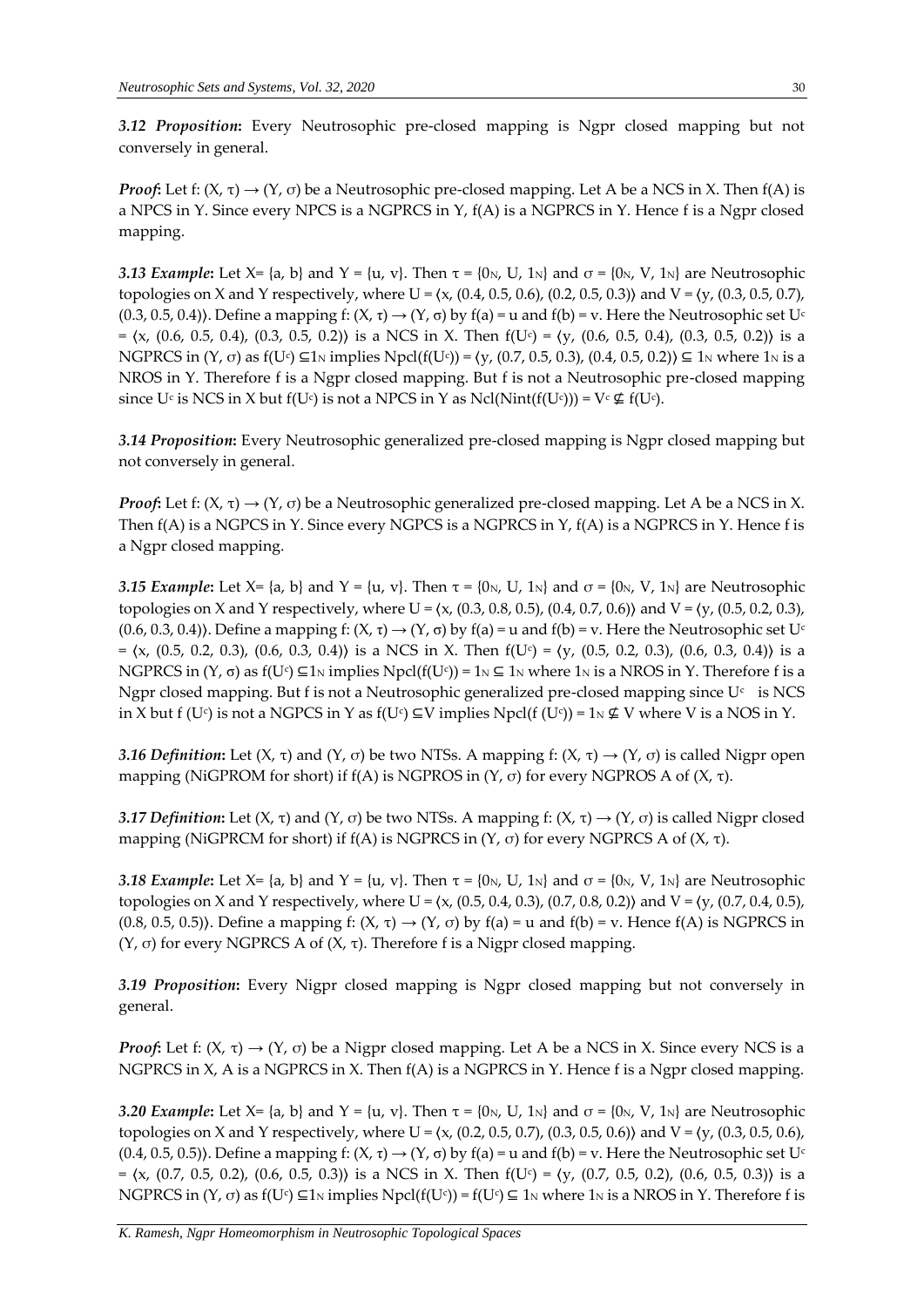a Ngpr closed mapping. But f is not a Nigpr closed mapping since  $W = \langle x, (0.3, 0.5, 0.6), (0.4, 0.5, 0.5) \rangle$ is NGPRCS in X but  $f(W)$  is not a NGPRCS in Y as  $f(W) \subseteq V$  implies Npcl( $f(W)$ ) = V<sup>c</sup>  $\nsubseteq$  V where V is a NROS in Y. Therefore f is not a Nigpr closed mapping.

The relation between various types of Neutrosophic closed mappings is given by



**Fig.3.1.1** The reverse implications of Fig.3.1.1 are not true in general in the above diagram.

**3.21 Theorem:** A mapping f: (X, τ) → (Y, σ) is Ngpr closed mapping if and only if Ngprcl(f(A)) ⊆  $f(Ncl(A)).$ 

*Proof*: Let  $A \subseteq X$  and f:  $(X, \tau) \to (Y, \sigma)$  be a Ngpr closed mapping, then f(Ncl(A)) is NGPRCS in Y which implies  $Ngprcl(f(Ncl(A))) = f(Ncl(A))$ . Since  $f(A) \subseteq f(Ncl(A))$ ,  $Ngprcl(f(A)) \subseteq Ngprcl(f(Ncl(A)))$  $= f(Ncl(A))$  for every NS A of X.

Conversely, let A be any NCS in  $(X, \tau)$ . Then A = Ncl(A) and so  $f(A) = f(Ncl(A)) \supseteq Ngrcl(f(A))$ , by hypothesis. Since  $f(A) \subseteq Ngprcl(f(A))$ , therefore  $f(A) = Ngprcl(f(A))$ . i.e.,  $f(A)$  is NGPRCS in Y and hence f is Ngpr closed mapping.

*3.22 Theorem*: If f: (X, τ) → (Y, σ) is Ngpr open mapping iff for every NS A of (X, τ), f(Nint(A)) ⊆ Ngprint(f(A)).

*Proof:* **Necessity:** Let A be a NOS in X and f:  $(X, \tau) \rightarrow (Y, \sigma)$  be a Ngpr open mapping then  $f(Nint(A))$ is NGPROS in Y. Since  $f(Nint(A)) \subseteq f(A)$  which implies Ngprint $(f(Nint(A))) \subseteq N$ gprint $(f(A))$ . Since  $f(Nint(A))$  is NGPROS in Y, we have  $f(Nint(A)) \subseteq Ngprint(f(A)).$ 

**Sufficiency:** Assume A is a NOS of  $(X, \tau)$ . Then  $f(A) = f(Nint(A)) \subseteq Ngprint(f(A))$ . But Ngprint( $f(A)$ )  $\subseteq$  f(A). So f(A) = Ngprint(f(A)) which implies f(A) is a NGPROS in (Y,  $\sigma$ ) and hence f is a Ngpr open mapping.

3.23 *Theorem*: If f: (X, τ) → (Y, σ) is a Ngpr open mapping then Nint(f<sup>-1</sup>(A)) ⊆ f<sup>-1</sup>(Ngprint(A)) for every NS A of  $(Y, \sigma)$ .

*Proof:* Let A be a NS in (Υ, σ). Then  $Nint(f<sup>1</sup>(A))$  is a NOS of (Χ, τ). Since f is Ngpr open mapping which implies f(Nint(f<sup>1</sup>(A))) is Neutrosophic gpr open in (Y, σ) and hence f(Nint(f<sup>1</sup>(A))) ⊆  $N$ gprint(f(f<sup>-1</sup>(A)))  $\subseteq N$ gprint(A). Thus  $Nint(f^{-1}(A)) \subseteq f^{-1}(Ngprint(A)).$ 

*3.24 Theorem*: A mapping f: (*X*, τ) → (*Y*, σ) is Ngpr open mapping iff for each NS A of (*Y*, σ) and for each NCS B of  $(X, \tau)$  containing  $f^{\text{-}1}(A)$  there is a NGPRCS C of  $(Y, \sigma)$  such that  $A \subseteq C$  and  $f^{\text{-}1}(C) \subseteq B$ .

*Proof:* **Necessity:** Assume f:  $(X, \tau) \rightarrow (Y, \sigma)$  is Ngpr open mapping. Let A be the NS of  $(Y, \sigma)$  and B be a NCS of  $(X, \tau)$  such that  $f^1(A) \subseteq B$ . Then  $C = (f(Bc))^c$  is NGPRCS of  $(Y, \sigma)$  such that  $f^1(C) \subseteq B$ . **Sufficiency:** Assume D is a NOS of (X, τ). Then  $f$ <sup>1</sup>((f(D))<sup>c</sup> ⊆ D<sup>c</sup> and D<sup>c</sup> is NCS in (X, τ). By hypothesis there is a NGPRCS C of  $(Y, \sigma)$  such that  $(f(D))^c \subseteq C$  and  $f^1(C) \subseteq D^c$ . Therefore  $D \subseteq (f^1(C))^c$ . Hence  $C^c \subseteq$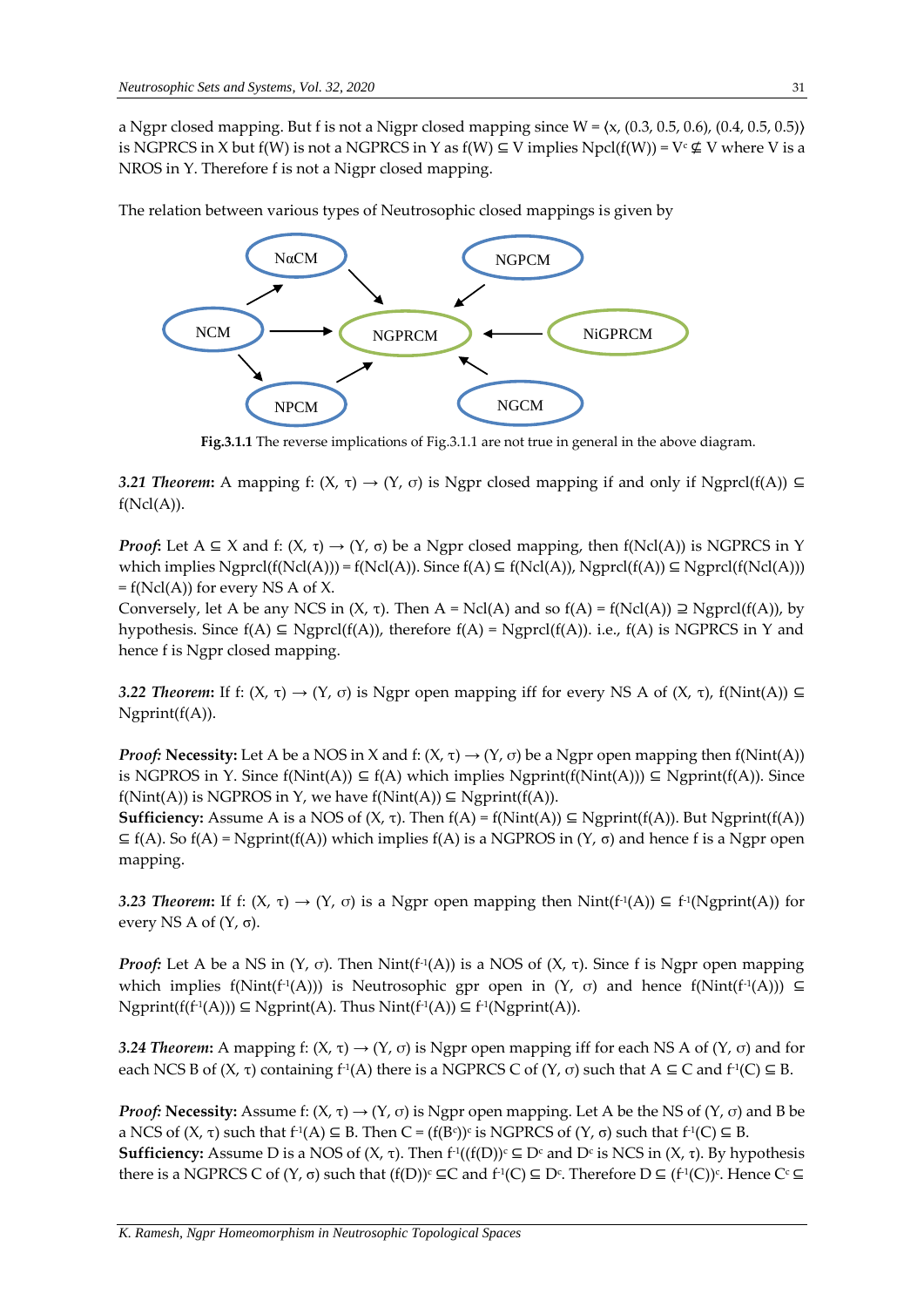$f(D) \subseteq f((f^{-1}(C))^c) \subseteq C^c$  which implies  $f(D) = C^c$ . Since  $C^c$  is NGPROS of  $(Y, \sigma)$ . Hence  $f(D)$  is Neutrosophic gpr open in  $(Y, \sigma)$  and thus f is Ngpr open mapping.

*3.25 Theorem*: A mapping f: (X, τ) → (Y, σ) is Ngpr open mapping iff f<sup>-1</sup>(Ngprcl(A)) ⊆ Ncl(f<sup>-1</sup>(A)) for every NS A of  $(Y, \sigma)$ .

*Proof:* **Necessity:** Assume f is a Ngpr open mapping. For any NS A of  $(Y, \sigma)$ ,  $f^{-1}(A) \subseteq Ncl(f^{-1}(A))$ . Therefore by Theorem 3.24., there exists a NGPRCS C in  $(Y, \sigma)$  such that A  $\subseteq$  C and f<sup>-1</sup>(C)  $\subseteq$  $Ncl(f^1(A))$ . Therefore we obtain  $f^1(Ngprcl(A)) \subseteq f^1(C) \subseteq Ncl(f^1(A))$ .

**Sufficiency:** Assume A is a NS of  $(Y, \sigma)$  and B is a NCS of  $(X, \tau)$  containing  $f^{-1}(A)$ . Put  $C = Ncl(A)$ , then A ⊆ C and C is NGPRCS, since  $f^1(C)$  ⊆ Ncl( $f^1(A)$ ) ⊆ B. Then by Theorem 3.24., f is Ngpr open mapping.

*3.26 Theorem*: If f: (X, τ)  $\rightarrow$  (Y, σ) and g: (Y, σ)  $\rightarrow$  (Z, η) be two Neutrosophic mappings and gof: (X, τ)  $\rightarrow$  (Z, η) Ngpr open mapping. If g is Ngpr irresolute mapping then f is Ngpr open mapping.

*Proof***:** Let A be a NOS of (X, τ). Then gof(A) is NGPROS in (Z, η) because gof is Ngpr open mapping. Since g is Ngpr irresolute mapping and  $\text{gof}(A)$  is NGPROS of  $(Z, \eta)$  therefore  $g^{-1}(\text{gof}(A)) = f(A)$  is NGPROS in  $(Y, \sigma)$ . Hence f is Ngpr open mapping.

*3.27 Theorem*: If f: (X, τ)  $\rightarrow$  (Y, σ) is Neutrosophic open mapping and g: (Y, σ)  $\rightarrow$  (Z, η) is Ngpr open mapping then gof:  $(X, \tau) \rightarrow (Z, \eta)$  is Ngpr open mapping.

*Proof***:** Let A be a NOS of  $(X, \tau)$ . Then  $f(A)$  is a NOS in  $(Y, \sigma)$  because f is a Neutrosophic open mapping. Since g is Ngpr open mapping,  $g(f(A)) = g_0f(A)$  is NGPROS in  $(Z, \eta)$ . Hence gof is Ngpr open mapping.

*3.28 Theorem*: Let f: (X, τ) → (Y, σ) be a bijective mapping then the following statements are equivalent:

- (i) f is a Ngpr open mapping.
- (ii) f is a Ngpr closed mapping.
- (iii) f -1 is Neutrosophic continuous mapping.

*Proof:* (i)  $\Rightarrow$  (ii): Let us assume that f is a Ngpr open mapping. By definition, A is a NOS in  $(X, \tau)$ , then f(A) is a NGPROS in (Y, σ). Here A is NCS of (X, τ), then X-A is a NOS of (X, τ). By assumption, f(X-A) is a NGPROS in  $(Y, \sigma)$ . Hence, Y-f(X-A) is a NGPRCS in  $(Y, \sigma)$ . Therefore, f is a Ngpr closed mapping.

 $(iii) \Rightarrow (iii):$  Let A be a NCS in  $(X, \tau)$ . By  $(ii)$ ,  $f(A)$  is a NGPRCS in  $(Y, \sigma)$ . Hence,  $f(A) = (f^{-1})^{-1}(A)$ , so  $f^{-1}$  is a NGPRCS in (Y, σ). Therefore, f-1 is Neutrosophic continuous mapping.

 $(iii)$  ⇒  $(iv)$ : Let A be a NOS in  $(X, τ)$ . By  $(iii)$ ,  $(f<sup>-1</sup>)<sup>-1</sup>(A) = f(A)$  is a Ngpr open mapping.

*3.29 Theorem:* Let f:  $(X, \tau) \rightarrow (Y, \sigma)$  be a mapping. Then the following statements are equivalent if Y is a NPRT1/2 space:

- (i) f is a Ngpr closed mapping.
- (ii)  $Npd(f(A)) \subseteq f(Ncl(A))$  for each NS A of X.

*Proof:* **(i)**  $\Rightarrow$  **(ii)**: Let A be a NS in X. Then Ncl(A) is a NCS in X. By (i) implies that  $f(Ncl(A))$  is a NGPRCS in Y. Since Y is a NPRT<sub>1/2</sub> space,  $f(Ncl(A))$  is a NPCS in Y. Therefore Npcl( $f(Ncl(A))$ ) = f(Ncl(A)). Now Npcl(f(A))  $\subseteq$  Npcl(f(Ncl(A))) = f(Ncl(A)). Hence Npcl(f(A))  $\subseteq$  f(Ncl(A)) for each NS A of X.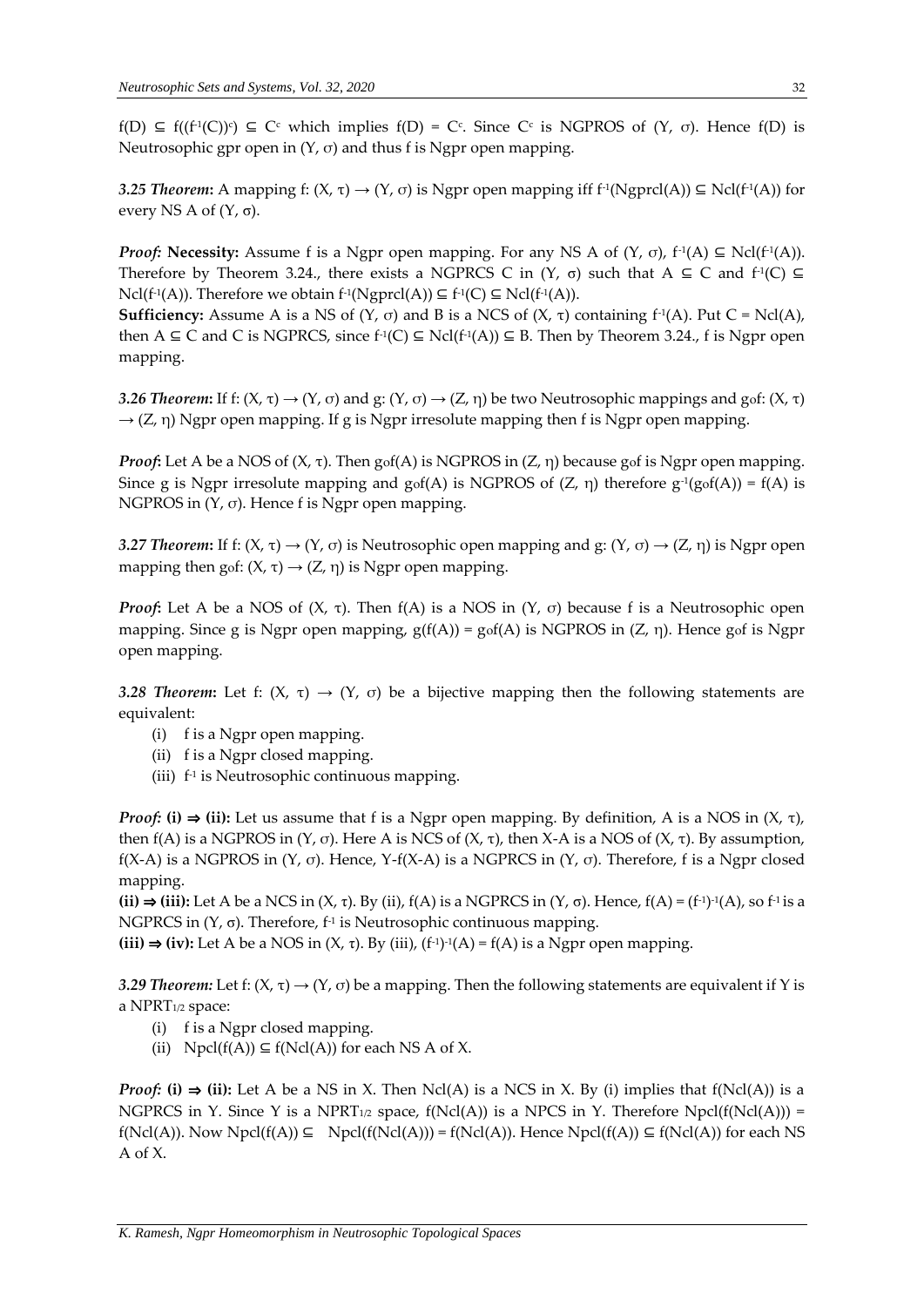$(ii) \Rightarrow (i)$ : Let A be any NCS in X. Then Ncl(A) = A. By (ii) implies that Npcl( $f(A)$ ) ⊆  $f(Ncl(A)) = f(A)$ . But  $f(A) \subseteq Npol(f(A))$ . Therefore  $Npol(f(A)) = f(A)$ . This implies  $f(A)$  is a NPCS in Y. Since every NPCS is NGPRCS in Y, f(A) is NGPRCS in Y. Hence f is a Ngpr closed mapping.

*3.30 Theorem:* If f: (Χ, τ)  $\rightarrow$  (Υ, σ) is a mapping where X and Y are NPRT<sub>1/2</sub> space. Then the following statements are equivalent:

- (i) f is a Nigpr closed mapping.
- (ii)  $f(A)$  is a NGPROS in Y for every NGPROS A in X.
- (iii)  $f(Nprint(B)) \subseteq Nprint(f(B))$  for each NS B of X.
- (iv)  $Npel(f(B)) \subseteq f(Npel(B))$  for each NS B of X.

*Proof:* (i)  $\Rightarrow$  (ii): is obvious by definition of Nigpr closed mapping.

**(ii)** ⇒ **(iii):** Let B be any NS in X. Since Npint(B) is a NPOS, it is a NGPROS in X. Then by hypothesis,  $f(Nprint(B))$  is a NGPROS in Y. Since Y is NPRT<sub>1/2</sub> space,  $f(Nprint(B))$  is a NPOS in Y. Therefore,  $f(Nprint(B)) = Nprint(f(Npint(B))) \subseteq Nprint(f(B)).$ 

**(iii)** ⇒ **(iv)** is obvious by taking complement in (iii).

 $(iv) \Rightarrow (i)$  Let B be a NGPRCS in X. By Hypothesis, Npcl( $f(B)$ ) ⊆  $f(Npel(B))$ . Since X is a NPRT<sub>1/2</sub> space, B is a NPCS in X. Therefore,  $Npol(f(B)) \subseteq f(Npol(B)) = f(B) \subseteq Npol(f(B))$  implies  $f(B)$  is NPCS in Y and hence  $f(B)$  is a NGPRCS in Y. Thus f is Nigpr closed mapping.

### **4. Ngpr homeomorphism and Nigpr homeomorphism**

*4.1 Definition*: A bijection f: (X, τ)  $\rightarrow$  (Y, σ) is called Ngpr homeomorphism (resp. NG homeomorphism, NGP homeomorphism) if f and  $f<sup>1</sup>$  are Ngpr continuous (resp. NG continuous, NGP continuous) mapping.

*4.2 Example*: Let X= {a, b} and Y = {u, v}. Then  $\tau$  = {0<sub>N</sub>, U<sub>1</sub>, U<sub>2</sub>, 1<sub>N</sub>} and  $\sigma$  = {0<sub>N</sub>, V, 1<sub>N</sub>} are Neutrosophic topologies on X and Y respectively, where  $U_1 = \langle x, (0.3, 0.5, 0.6), (0.5, 0.5, 0.5) \rangle$ ,  $U_2 = \langle x, (0.2, 0.4, 0.7), (0.5, 0.5, 0.5, 0.5) \rangle$ (0.4, 0.5, 0.6)) and  $V = \{y, (0.2, 0.4, 0.7), (0.4, 0.3, 0.6)\}\)$ . Define a mapping f:  $(X, \tau) \rightarrow (Y, \sigma)$  by  $f(a) = u$ and f(b) = v. Here V<sup>c</sup> =  $\langle v, (0.7, 0.6, 0.2), (0.6, 0.7, 0.4) \rangle$  is a Neutrosophic closed set in  $(Y, σ)$ . Then f<sup>-1</sup>(V<sup>c</sup>) is a NGPRCS in (X, τ). Therefore f is Ngpr continuous mapping. Here U<sub>1</sub>c = (x, (0.6, 0.5, 0.3), (0.5, 0.5, 0.5)) is a Neutrosophic closed set in (X, τ). Then f(U<sub>1</sub>c) is a NGPRCS in (Y, σ). Therefore f<sup>-1</sup> is a Ngpr continuous mapping. Hence, f and  $f<sup>-1</sup>$  are Ngpr continuous mapping then it is a Ngpr homeomorphism.

*4.3 Theorem***:** Each Neutrosophic homeomorphism is Ngpr homeomorphism but not conversely in general.

*Proof:* Let a bijection mapping f:  $(X, \tau) \rightarrow (Y, \sigma)$  be Neutrosophic homeomorphism, in which f and f<sup>-1</sup> are Neutrosophic continuous mapping. Since every Neutrosophic continuous mapping is Ngpr continuous mapping. Hence f and  $f<sup>-1</sup>$  are Ngpr continuous mapping. Therefore, f is Ngpr homeomorphism.

*4.4 Example*: Let  $X = \{a, b\}$  and  $Y = \{u, v\}$ . Then  $\tau = \{0_N, U_1, U_2, 1_N\}$  and  $\sigma = \{0_N, V, 1_N\}$  are Neutrosophic topologies on X and Y respectively, where  $U_1 = \langle x, (0.2, 0.5, 0.7), (0.5, 0.5, 0.5) \rangle$ ,  $U_2 = \langle x, (0.1, 0.4, 0.7),$ (0.4, 0.5, 0.6)) and  $V = \{y, (0.4, 0.3, 0.5), (0.3, 0.4, 0.7)\}\)$ . Define a mapping f:  $(X, \tau) \rightarrow (Y, \sigma)$  by  $f(a) = u$ and  $f(b) = v$ . Here  $V^c = \langle y, (0.5, 0.7, 0.4), (0.7, 0.6, 0.3) \rangle$  is a NCS in  $(Y, \sigma)$ . Then  $f^1(V^c)$  is a NGPRCS in (X, τ). Therefore f is Ngpr continuous mapping. Here  $U_1$ <sup>c</sup> = (x, (0.7, 0.5, 0.2), (0.5, 0.5, 0.5)) is a NCS in (X, τ). Then f(U1<sup>c</sup>) is a NGPRCS in (Y, σ). Therefore f<sup>-1</sup> is a Ngpr continuous. Hence, f and f<sup>-1</sup> are Ngpr continuous mapping then it is a Ngpr homeomorphism. However, here  $V<sup>c</sup>$  is a NCS in  $(Y, \sigma)$  but it is not a NCS in  $(X, τ)$ . Hence, f is not Neutrosophic continuous mapping. Therefore, f is not a Neutrosophic homeomorphism.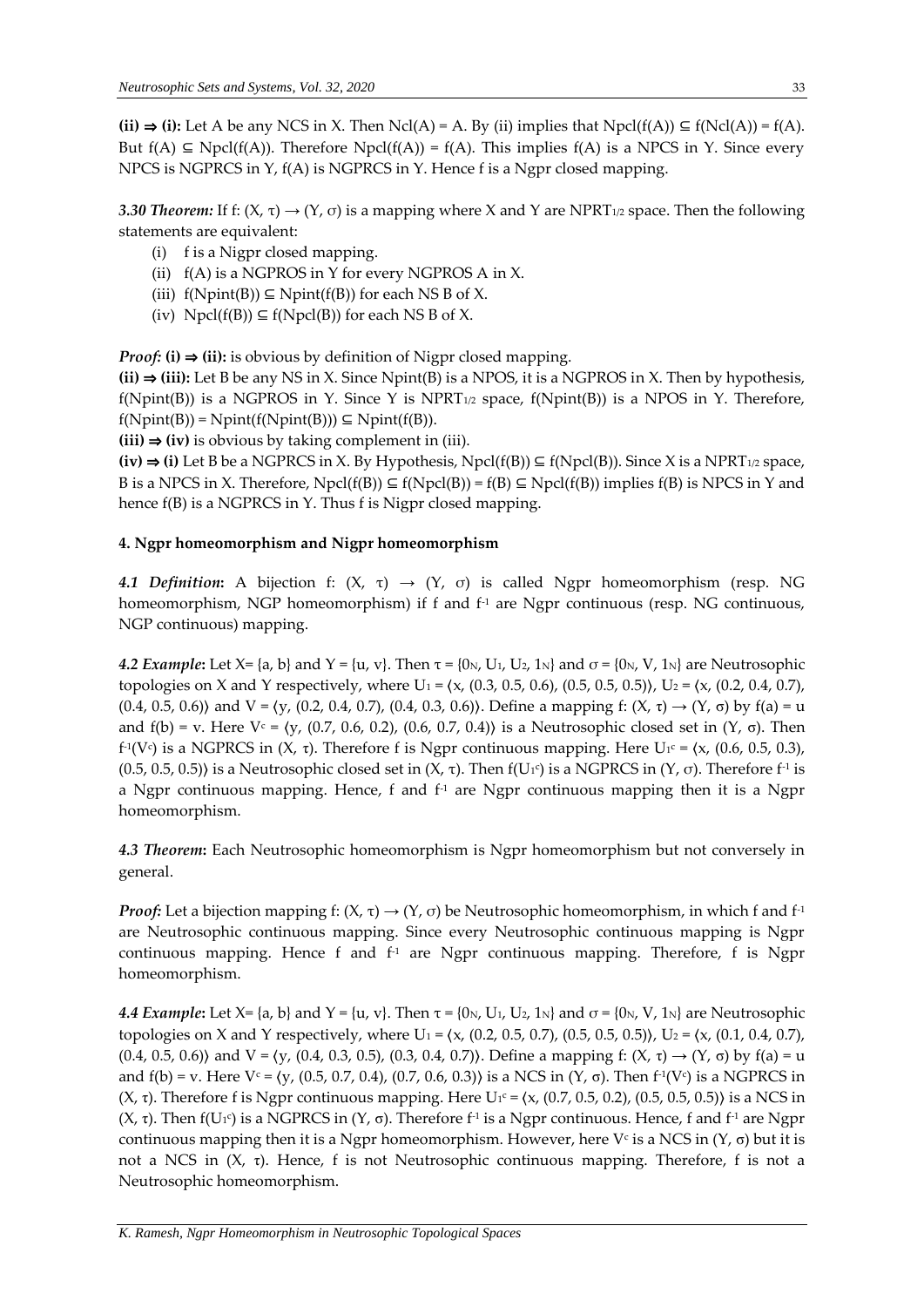*4.5 Theorem***:** Each NG homeomorphism is Ngpr homeomorphism but not conversely in general.

*Proof*: Let a bijection mapping f:  $(X, \tau) \rightarrow (Y, \sigma)$  be NG homeomorphism, in which f and f<sup>-1</sup> are NG continuous mapping. Since every NG continuous mapping is Ngpr continuous mapping. Hence f and  $f<sup>1</sup>$  are Ngpr continuous mapping. Therefore, f is Ngpr homeomorphism.

*4.6 Example*: Let X= {a, b} and Y = {u, v}. Then  $\tau$  = {0<sub>N</sub>, U, 1<sub>N</sub>} and  $\sigma$  = {0<sub>N</sub>, V, 1<sub>N</sub>} are Neutrosophic topologies on X and Y respectively, where U =  $(x, (0.4, 0.5, 0.6), (0.3, 0.4, 0.5))$  and V =  $(y, (0.8, 0.5, 0.2),$ (0.7, 0.7, 0.3)). Define a mapping f: (X, τ)  $\rightarrow$  (Y, σ) by f(a) = u and f(b) = v. Here V<sup>c</sup> = (y, (0.2, 0.5, 0.8), (0.3, 0.3, 0.7)) is a NCS in (Y, σ). Then f<sup>-1</sup>(V<sup>c</sup>) is a NGPRCS in (X, τ). Therefore f is Ngpr continuous mapping. Here U<sup>c</sup> = (x, (0.6, 0.5, 0.4), (0.5, 0.6, 0.3)) is a NCS in (X, τ). Then f(U<sup>c</sup>) is a NGPRCS in (Y, σ). Therefore f<sup>1</sup> is a Ngpr continuous mapping. Hence, f and f<sup>1</sup> are Ngpr continuous mapping then it is Ngpr homeomorphism. However, here Vc is a NCS in (Y, σ) but it is not a NGCS in (X, τ). Hence, f is not Neutrosophic continuous mapping. Therefore, f is not a NG homeomorphism.

*4.7 Theorem***:** Each NGP homeomorphism is a Ngpr homeomorphism but not conversely in general.

*Proof:* Let a bijection mapping f:  $(X, \tau) \rightarrow (Y, \sigma)$  be NGP homeomorphism, in which f and f<sup>-1</sup> are NGP continuous mapping. Since every NGP continuous mapping is Ngpr continuous mapping. Hence f and  $f<sup>1</sup>$  are Ngpr continuous mapping. Therefore, f is Ngpr homeomorphism.

*4.8 Example*: Let  $X = \{a, b\}$  and  $Y = \{u, v\}$ . Then  $\tau = \{0N, U_1, U_2, U_3, 1N\}$  and  $\sigma = \{0N, V, 1N\}$  are Neutrosophic topologies on X and Y respectively, where U<sub>1</sub> =  $(x, (0.3, 0.5, 0.7), (0.2, 0.5, 0.6))$ , U<sub>2</sub> =  $(x, (0.4, 0.5, 0.7), (0.2, 0.5, 0.6))$  $(0.6, 0.5, 0.5)$ ,  $(0.7, 0.5, 0.5)$ ),  $U_3 = \langle x, (0.8, 0.5, 0.2), (0.7, 0.5, 0.1) \rangle$  and  $V = \langle y, (0.3, 0.5, 0.7), (0.3, 0.5, 0.7) \rangle$ . Define a mapping f:  $(X, \tau) \to (Y, \sigma)$  by  $f(a) = u$  and  $f(b) = v$ . Here  $V_c = (y, (0.7, 0.5, 0.3), (0.7, 0.5, 0.3))$  is a NCS in (Y, σ). Then f<sup>-1</sup>(V<sup>c</sup>) is a NGPRCS in (X, τ). Therefore f is Ngpr continuous mapping. Here U<sub>1</sub>c =  $(x, (0.7, 0.5, 0.3), (0.6, 0.5, 0.2))$  is a NCS in  $(X, τ)$ . Then  $f(U<sup>c</sup>)$  is a NGPRCS in  $(Y, σ)$ . Therefore  $f<sup>-1</sup>$  is a Ngpr continuous mapping. Hence, f and  $f<sup>1</sup>$  are Ngpr continuous mapping then it is a Ngpr homeomorphism. However, here V¢ is a NCS in (Υ, σ) but it is not a NGPCS in (Χ, τ). Hence, it is not NGP continuous mapping. Therefore, it is not a NGP homeomorphism.

The relation between various types of Neutrosophic homeomorphisms is given by



**Fig.4.1.1** The reverse implications of Fig.4.1.1 are not true in general in the above diagram.

*4.9 Theorem*: Let f:(X,  $\tau$ )  $\rightarrow$  (Y,  $\sigma$ ) be a Ngpr homeomorphism, then f is a Neutrosophic homeomorphism if X and Y are NPRT\* 1/2 space.

*Proof:* Let A be a NCS in (Υ, σ), then f<sup>-1</sup>(A) is a NGPRCS in (Χ, τ). Since X is NPRT\*1/2 space, f<sup>-1</sup>(A) is a NCS in (X, τ). Therefore, f is Neutrosophic continuous mapping. By hypothesis, f<sup>1</sup> is Ngpr continuous mapping. Let B be a NCS in  $(X, \tau)$ . Then  $(f^{-1})^{-1}$  (B) = f(B) is a NGPRCS in Y. Since Y is NPRT\* 1/2 space, f(B) is NCS in Y. Hence f-1 is Neutrosophic continuous mapping. Hence f is a Neutrosophic homeomorphism.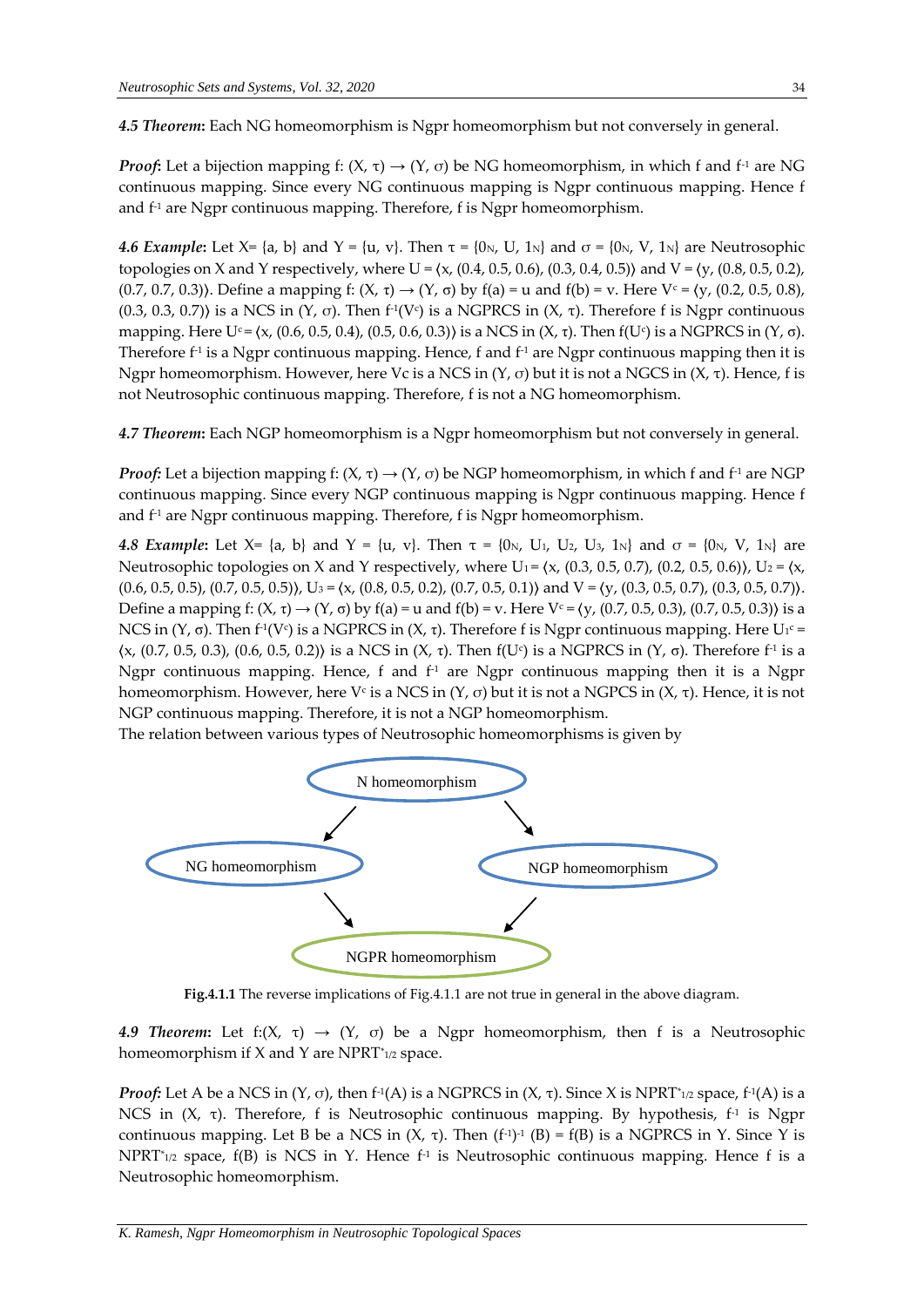*4.10 Theorem*: Let f:(X,  $\tau$ )  $\rightarrow$  (Y,  $\sigma$ ) be a bijective mapping. If f is Ngpr continuous mapping then the following statements are equivalent:

- (i) f is a Ngpr closed mapping.
- (ii) f is a Ngpr open mapping.
- (iii) f is a Ngpr homeomorphism.

*Proof:* (i)  $\Rightarrow$  (ii): Let us assume that f be a bijective mapping and a Ngpr closed mapping. Hence f<sup>-1</sup> is Ngpr continuous mapping. Since each NOS in (X, τ) is a NGPROS in (Y, σ). Hence, f is a Ngpr open mapping.

**(ii)** ⇒ **(iii):** Let f be a bijective mapping and a Ngpr open mapping. Furthermore, f-1 is a Ngpr continuous mapping. Hence  $f$  and  $f<sup>-1</sup>$  are Ngpr continuous mapping. Therefore,  $f$  is a Ngpr homeomorphism.

**(iii)** ⇒ **(i):** Let f be a Ngpr homeomorphism. Then f and f-1 are Ngpr continuous mapping. Since each NCS in  $(X, τ)$  is a NGPRCS in  $(Y, σ)$ . Hence f is a Ngpr closed mapping.

*4.11 Theorem***:** The composition of two Ngpr homeomorphisms need not be a Ngpr homeomorphism in general.

*4.12 Example*: Let  $X = \{a, b\}$ ,  $Y = \{c, d\}$  and  $Z = \{e, f\}$ . Then  $\tau = \{0_N, U, 1_N\}$ ,  $\sigma = \{0_N, V, 1_N\}$  and  $\eta = \{0_N, W, V\}$  $1_N$  are Neutrosophic topologies on X and Y respectively, where U =  $(x, (0.2, 0.5, 0.8), (0.3, 0.3, 0.7))$ , V  $= \langle y, (0.4, 0.5, 0.6), (0.3, 0.4, 0.5) \rangle$ , W =  $\langle z, (0.8, 0.5, 0.2), (0.7, 0.7, 0.3) \rangle$ . Define a mapping f:  $(X, \tau) \rightarrow (Y, \tau)$ σ) by f(a) = c and f(b) = d and g: (Y, σ) → (Z, ɳ) by g(c) = e and g(d) = f. Then f and g are Ngpr homeomorphisms but their composition g∘f:  $(X, \tau) \rightarrow (Z, \eta)$  is not a Ngpr homeomorphism. Since W<sup>c</sup> is NCS in  $(Z, η)$  but it is not NGPRCS in  $(X, τ)$ .

*4.13 Definition:* A bijection f:  $(X, \tau) \rightarrow (Y, \sigma)$  is called Nigpr homeomorphism if f and f<sup>-1</sup> are Ngpr irresolute mappings.

*4.14 Theorem***:** Each Nigpr homeomorphism is a Ngpr homeomorphism but not conversely in general.

*Proof:* Let a bijection mapping f:  $(X, \tau) \rightarrow (Y, \sigma)$  be Nigpr homeomorphism. Assume that A is a NCS in (Y, σ) implies A is a NGPRCS in (Y, σ). Since f is Ngpr irresolute mapping,  $f^1(A)$  is a NGPRCS in (X, τ). Hence f is Ngpr continuous mapping. Therefore, f and  $f<sup>-1</sup>$  are Ngpr continuous mapping. Hence, f is Ngpr homeomorphism.

*4.15 Example*: Let X= {a, b} and Y = {u, v}. Then  $\tau$  = {0<sub>N</sub>, U<sub>1</sub>, U<sub>2</sub>, 1<sub>N</sub>} and  $\sigma$  = {0<sub>N</sub>, V, 1<sub>N</sub>} are Neutrosophic topologies on X and Y respectively, where U<sub>1</sub> =  $(x, (0.2, 0.5, 0.7), (0.4, 0.5, 0.6))$ , U<sub>2</sub> =  $(x, (0.2, 0.4, 0.8))$ (0.3, 0.5, 0.7)) and  $V = \{y, (0.5, 0.4, 0.5), (0.4, 0.5, 0.6)\}\)$ . Define a mapping f:  $(X, \tau) \rightarrow (Y, \sigma)$  by  $f(a) = u$ and  $f(b) = v$ . Here  $V_c = \langle y, (0.5, 0.6, 0.5), (0.6, 0.5, 0.4) \rangle$  is a NCS in  $(Y, \sigma)$ . Then  $f<sup>1</sup>(V_c)$  is a NGPRCS in (X, τ). Therefore f is Ngpr continuous mapping. Here U<sup>1c</sup> = (x, (0.7, 0.5, 0.2), (0.6, 0.5, 0.4)) is a NCS in (X, τ). Then  $f(U_1c)$  is a NGPRCS in (Y, σ). Therefore  $f_1$  is a Ngpr continuous mapping. Hence, f and  $f_1$ are Ngpr continuous mapping then it is a Ngpr homeomorphism. However, here  $A = \langle y, (0.2, 0.4, \mathcal{O}) \rangle$ 0.7), (0.3, 0.5, 0.6) is a NGPRCS in  $(Y, σ)$  but it is not a NGPRCS in  $(X, τ)$ . Hence, f is not Neutrosophic irresolute mapping. Therefore, f is not a Nigpr homeomorphism.

4.16 *Theorem*: If f: (X, τ) → (Y, σ) is a Nigpr homeomorphism then Ngprcl(f<sup>-1</sup>(A)) ⊆ f<sup>-1</sup>(Npcl(A)) for each NS A in  $(Y, σ)$ .

*Proof:* Let A be a NS in  $(Y, \sigma)$ . Then Npcl(A) is NPCS in  $(Y, \sigma)$  and since every NPCS is NGPRCS in (Y, σ). Assuming f is Ngpr irresolute mapping,  $f<sup>1</sup>(Npel(A))$  is a NGPRCS in (X, τ), then  $Ngprcl(f^1(Npcl(A))) = f^1(Npcl(A)).$  Here,  $Ngprcl(f^1(A)) \subseteq Ngprcl(f^1(Npcl(A))) = f^1(Npcl(A)).$ Therefore, Ngprcl(f<sup>-1</sup>(A))  $\subseteq$  f<sup>-1</sup>(Npcl(A)) for each NS A in (Y,  $\sigma$ ).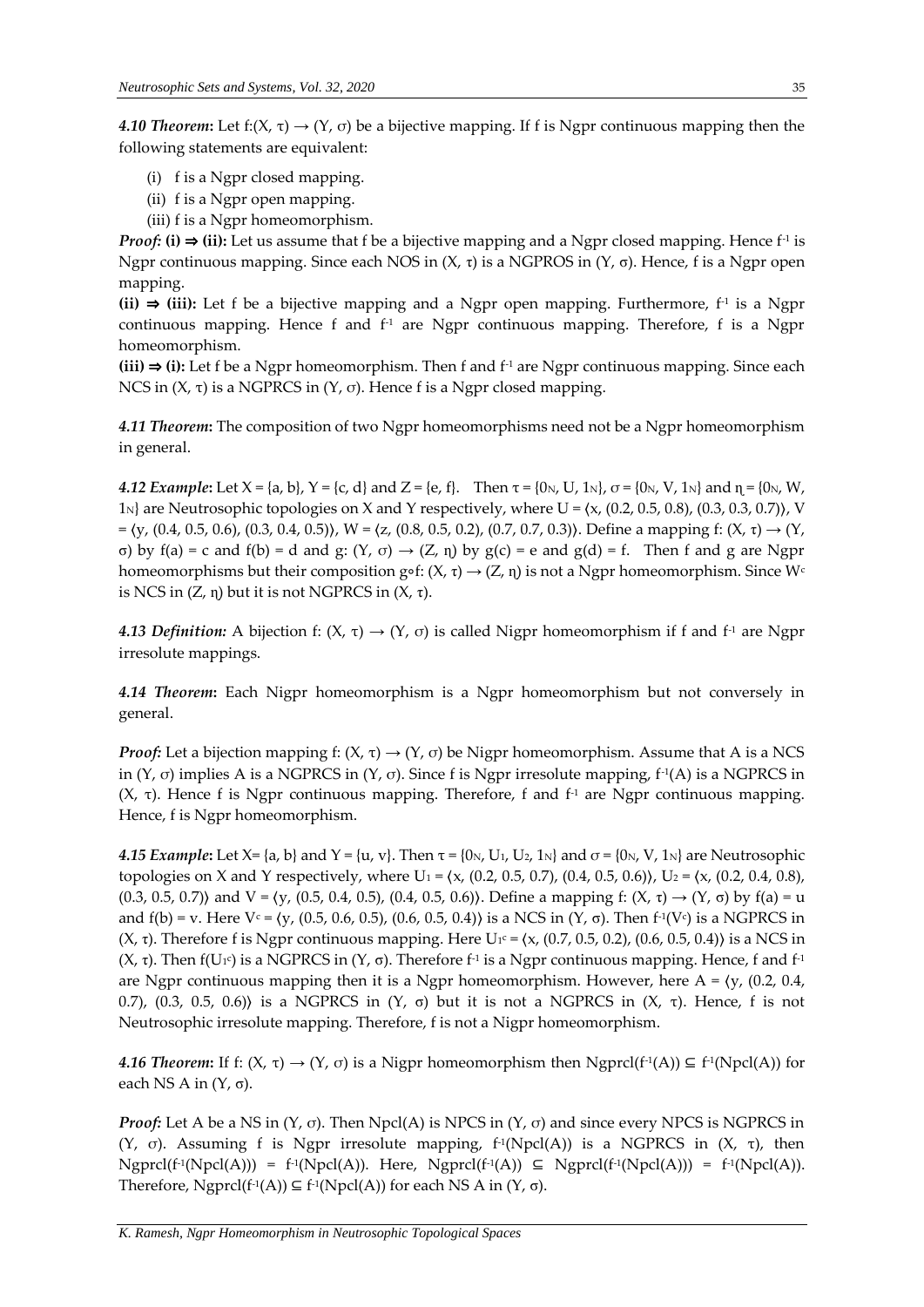*4.17 Theorem*: If f: (Χ, τ) → (Υ, σ) is a Nigpr homeomorphism then Npcl(f<sup>-1</sup>(A)) = f<sup>-1</sup>(Npcl(A)) for each NS A in  $(Y, σ)$ .

*Proof:* Given f is a Nigpr homeomorphism, then f is a Ngpr irresolute mapping. Let A be a NS in  $(Y, Y)$ σ). Clearly, Npcl(A) is a NPCS in (Y, σ). This shows that Npcl(A) is a NGPRCS in (Y, σ). Since f<sup>1</sup>(A)  $\subseteq$  $f<sup>-1</sup>(Npol(A)),$  then  $Npol(f<sup>-1</sup>(A)) \subseteq Npol(f<sup>-1</sup>(Npol(A))) = f<sup>-1</sup>(Npol(A)).$  Therefore,  $Npol(f<sup>-1</sup>(A)) \subseteq$ f -1 (Npcl(A)).

Let f be a Nigpr homeomorphism, f-1 is a Ngpr irresolute mapping. Let us consider NS f-1(A) in (X, τ), which bring out that Npcl(f<sup>-1</sup>(A)) is a NGPRCS in (X, τ). Hence Ngprcl(f<sup>-1</sup>(A)) is a NGPRCS in (X, τ). This implies that  $(f^{-1})^{-1}(Npcl(f^{-1}(A))) = f(Npcl(f^{-1}(A)))$  is a NPCS in  $(Y, \sigma)$ . This proves  $A = (f^{-1})^{-1}(f^{-1}(A)) \subseteq$  $(f^{-1})^{-1}(Npol(f^{-1}(A))) = f(Npol(f^{-1}(A)))$ . Therefore,  $Npol(A) \subseteq Npol(f(Npol(f^{-1}(A)))) = f(Npol(f^{-1}(A)))$ , since  $f_1$  is a Ngpr irresolute mapping. Hence  $f_1(Npol(A)) \subseteq f_1(f(Npol(f_1(A)))) = Npol(f_1(A))$ . That is  $f^{\text{-}1}(\text{Npcl}(\text{A})) \subseteq \text{Npcl}(f^{\text{-}1}(\text{A})).$  Hence,  $\text{Npcl}(f^{\text{-}1}(\text{A})) = f^{\text{-}1}(\text{Npcl}(\text{A})).$ 

*4.18 Theorem:* If f:  $(X, \tau) \rightarrow (Y, \sigma)$  and g:  $(Y, \sigma) \rightarrow (Z, \eta)$  are Nigpr homeomorphisms, then the composition g∘f:  $(X, τ)$  →  $(Z, η)$  is a Nigpr homeomorphism.

*Proof:* Let f and g be two Nigpr homeomorphisms. Assume C is a NGPRCS in (Z, ɳ). Then g-1 (C) is a NGPRCS in (Υ, σ). Then by hypothesis,  $f^1(g^1(C))$  is a NGPRCS in (Χ, τ). Hence g∘f is a Ngpr irresolute mapping. Now, let A be a NGPRCS in  $(X, τ)$ . By assumption,  $f(A)$  is a NGPRCS in  $(Y, σ)$ . Then by hypothesis,  $g(f(A))$  is a NGPRCS in (Z, η). This implies that g∘f is a Ngpr irresolute mapping. Hence, g∘f is a Nigpr homeomorphism.

#### **5. Conclusion**

In this article, the new class of Neutrosophic homeomorphism namely, Ngpr homeomorphism and Nigpr homeomorphism was defined and studied some of their properties in Neutrosophic topological spaces. Furthermore, the work was extended as the Ngpr open mappings, Ngpr closed mappings and Nigpr closed mappings and discussed some of their properties. Many results have been established to show how far topological structures are preserved by this Ngpr homeomorphism.

Also, the relation between Ngpr closed mappings and other existed Neutrosophic closed mappings in Neutrosophic topological spaces were established and derived some of their related attributes. Many examples are given to justify the results.

This concept can be used to drive few more new results of Ngpr connectedness and Ngpr compactness in Neutrosophic topological spaces.

#### **Acknowledgements**

The author would like to thank the referees for their valuable suggestions to improve the paper.

#### **References**

- 1. Abdel-Basset, M., El-hoseny, M., Gamal, A., & Smarandache, F., A novel model for evaluation Hospital medical care systems based on plithogenic sets. *Artificial intelligence in medicine*, **2019**, 100, 101710.
- 2. Abdel-Basset, M., Saleh, M., Gamal, A., & Smarandache, F. (2019). An approach of the TOPSIS technique for developing supplier selection with group decision making under type-2 neutrosophic number. Applied Soft Computing, 77, 438-452.
- 3. Abdel-Baset, M., Chang, V., Gamal, A., & Smarandache, F. (2019). An integrated neutrosophic ANP and VIKOR method for achieving sustainable supplier selection: A case study in the importing field. Computers in Industry, 106, 94-110.
- 4. Abdel-Basset, M., Manogaran, G., Gamal, A., & Smarandache, F. (2019). A group decision-making framework based on the neutrosophic TOPSIS approach for smart medical device selection. Journal of medical systems, 43(2), 38.